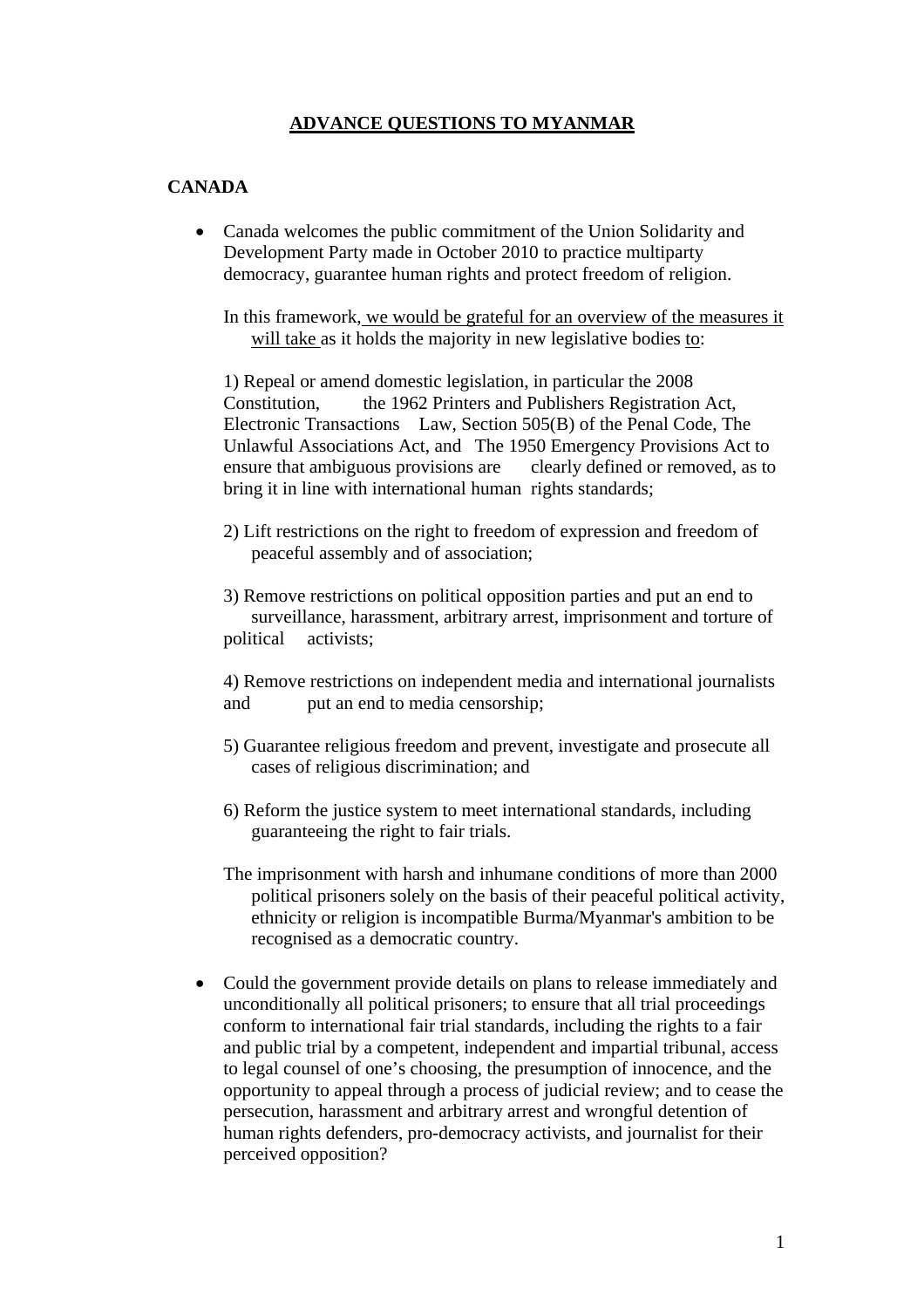- Could the government provide more details on steps it will take to improve its cooperation with the UN Special Rapporteur on the situation of human rights in Burma/Myanmar and permit the mandate holder regular and unimpeded access to Burma/Myanmar to investigate and report on the human rights situation throughout the country?
- What steps is the government taking to engage in an inclusive tripartite dialogue with ethnic nationality representatives, including armed groups, and the pro- democracy movement in an effort to resolve the current conflicts and to ensure respect for the human rights of all residents (including self determination and equity)?
- What steps will the government take to ensure Aung San Suu Kyi's freedom of movement, association, assembly and expression, as well as her physical safety?
- What steps is the government taking to investigate and prosecute military personnel and other officials who are accused of serious crime and violations of human rights including extra-judicial killings, recruitment of child soldiers, torture, sexual violence and forced labour?
- Canada welcomes Burma/Myanmar's status as state party to the Convention on the Elimination of All Forms of Discrimination against Women, the Convention on the Rights of the Child, and the ILO Conventions.
- What steps will the government take (including consultation with civil society with respect to reporting) will the government take to fulfill existing obligations under international law and to ensure effective implementation of these treaties?
- What steps will the government take to ratify and effectively implement international other human rights treaties, including the International Covenant on Civil and Political Rights and its two Optional Protocols; the International Covenant on Economic, Social and Cultural Rights and its Optional Protocol; the Convention against Torture and Other Cruel, Inhuman or Degrading Treatment or Punishment and its Optional Protocol; the International Convention on the Elimination of All Forms of Racial Discrimination; the International Convention for the Protection of All Persons from Enforced Disappearance, making the declarations set out in Articles 31 and 32; and the Convention on the non-applicability of statutory limitations to war crimes and crimes against humanity?

# **CZECH REPUBLIC**

• Could you elaborate on what steps has the newly elected Government taken/is going to take to ensure a free participation of representatives of all political parties, including non-parliamentary political parties, of representatives of ethnic groups and other relevant stakeholders across the Burmese/Myanmar society in an inclusive political process?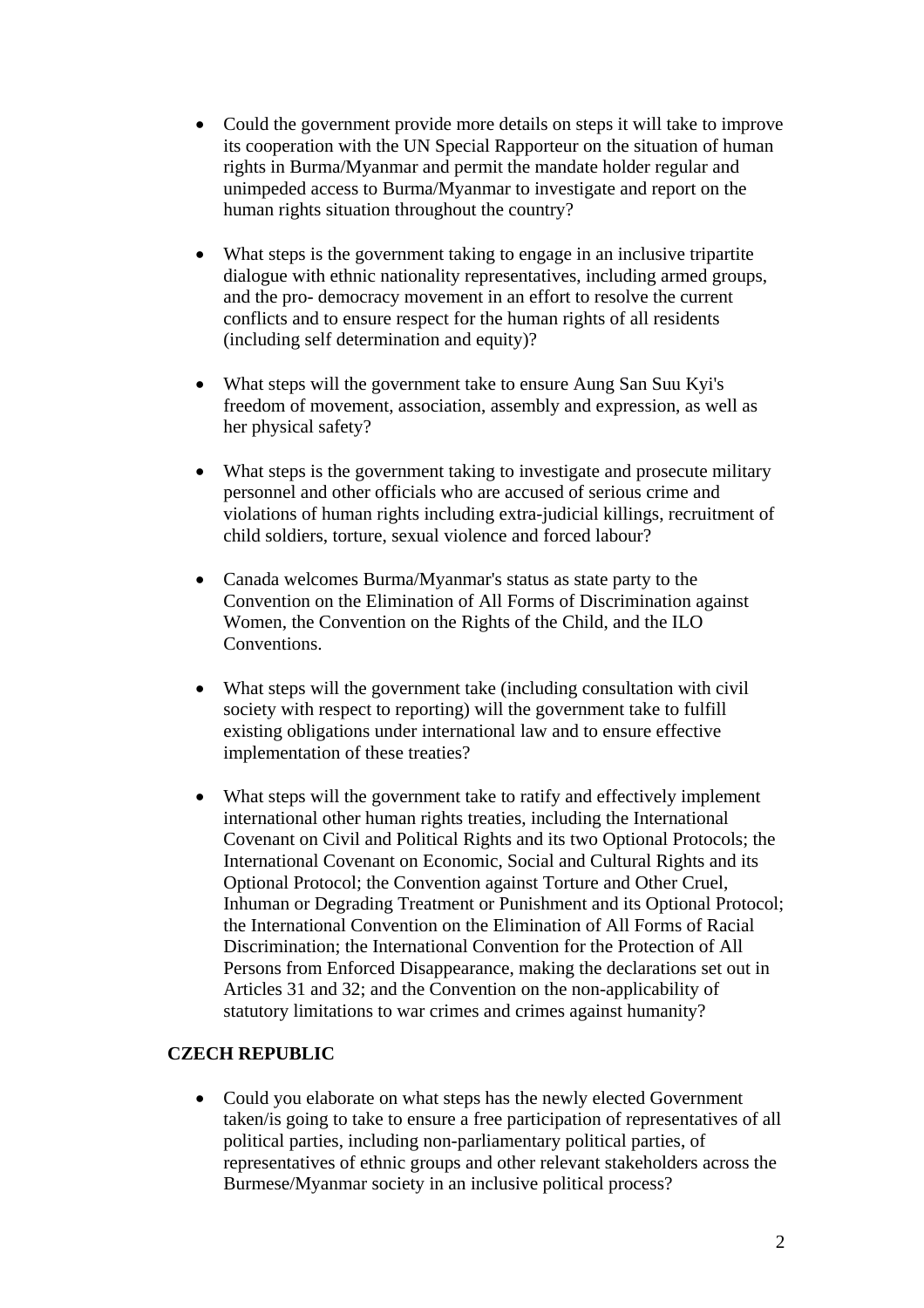- When is the Government going to respond to constant calls of the international community for an immediate and unconditional release of all prisoners of conscience, currently estimated at more than 2,000, and a full restoration of their political rights?
- Burma/Myanmar is one of a few members of the international community which has neither signed nor ratified any of the two core human rights treaties, namely the International Covenant on Civil and Political Rights and the International Covenant on Economic, Social and Cultural Rights. Is it the intention of the new Government to accede to these treaties in the near future and ensure their effective implementation?
- While appreciating the fact that since 1988 the death penalty has not been carried out in Burma/Myanmar, we would like to know whether the current Government of Burma/Myanmar intend to abolish the death penalty as it is considered to be a cruel and inhuman punishment, which fails to provide deterrence to criminal behaviour and represents an unacceptable denial of human dignity and integrity?
- What steps has the Government taken to combat a culture of impunity in the country, as well as a lack of independence of the judiciary and a weak rule of law? How the accountability of all members of State authorities is ensured in the light of the fact that Supreme Court's jurisdiction does not apply to members of military forces?
- What measures has the Government taken to ensure that all allegations of torture or other cruel, inhuman or degrading treatment or punishment are promptly and impartially examined by competent national authorities, that those who encourage, order, tolerate or perpetrate acts of torture are held responsible and brought to justice, including the officials in charge of the place of detention where such crimes are found to have been committed? Does the new Government of Burma/Myanmar intend to accede to the Convention against Torture and Other Cruel, Inhuman or Degrading Treatment or Punishment and ensure its effective implementation?
- What steps has the Government taken in order to ensure a full protection of civilians in conflict areas? What measures have been taken to prohibit practice of taking people as forced labour porters by the Burmese/Myanmar army or using persons to guide troops through terrain, acting as human minesweepers?
- It is reported that over 150,000 people continue to live in refugee camps along the country's eastern border and over 500,000 people were internally displaced and at risk of ongoing systemic abuse and lacking adequate standards of living. What measures has the Government taken to recognize the existence of internally displaced persons and to facilitate international aid organizations an access to IDPs in conflict areas since displaced persons face a heightened vulnerability to diseases, violence, trafficking,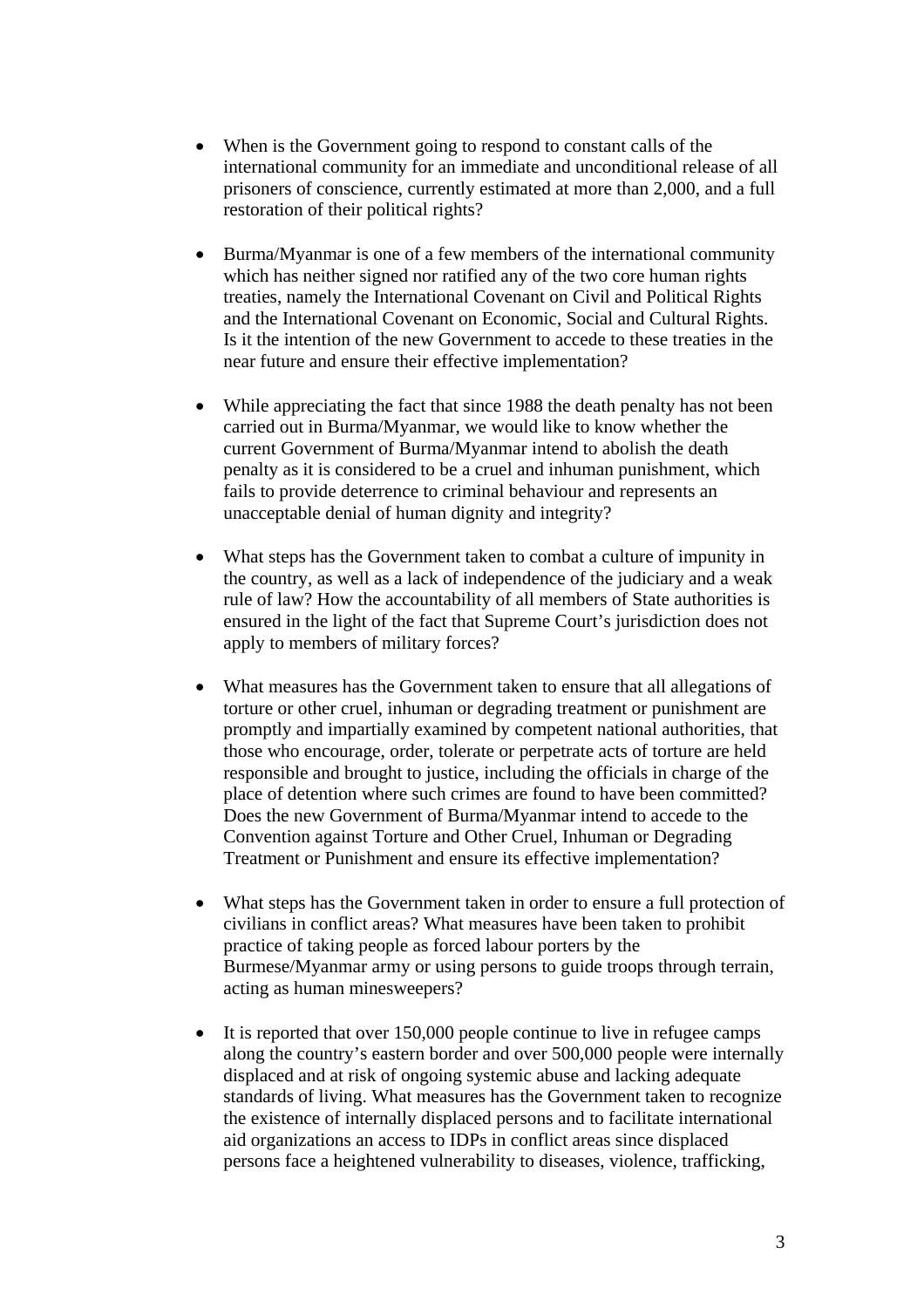forced labour, and reduced access to health services, education, and employment?

- Recent comprehensive need assessments by UNHCR show that approximately 750,000 Muslims without citizenship reside in northern Rakhine State with no access to basic public services. What steps have been taken to put an end to discrimination against ethnic minorities, consisting of restrictions on freedom of movement, a lack of marriage and birth rights, land confiscation and access to basic public services, such as education, health, water and sanitation?
- What measures has the Government of Burma/Myanmar taken to improve a social and economic environment in the country and to implement recommendations of the International Labour Organization?

# **DENMARK**

- When will the Burma/Myanmar government take steps to ratify key international human rights treaties, incl. the International Convention on Civil and Political Rights, the International Convention on Economic, Social and Cultural Rights, the International Convention on the Elimination of all forms of Racial Discrimination and the Convention against Torture and Other Cruel, Inhuman or Degrading Treatment or Punishment?
- What steps will be taken to ensure that all parts of the 2008 Constitution as well as national laws reflect international human rights standards and international law?
- According to reports from various international bodies, between 2.000 and 2.300 persons are detained in Burma/Myanmar merely for expressing their political opinions. Will the release of all such prisoners of conscience be an integrated part of a future reconciliation process in Burma/Myanmar?
- With regard to the conflict between the Burma/Myanmar government and several ethnic minorities, there are numerous deeply disturbing reports of violations of minority rights, such as forced labour, arbitrary killings, torture, sexual exploitation of women, confiscation of land, and forced relocations. What measures will the Burma/Myanmar government take to put an end to these violations?

# **FRANCE**

- La Birmanie/Myanmar entend-elle lever les nombreuses restrictions à l'exercice des libertés d'opinion, d'expression et d'information, affectant les droits de l'opposition et la situation des défenseurs des droits de l'Homme?
- Comment la Birmanie/Myanmar justifie-t-elle le maintien en détention de 2100 prisonniers de conscience ? Dans quelle mesure ces personnes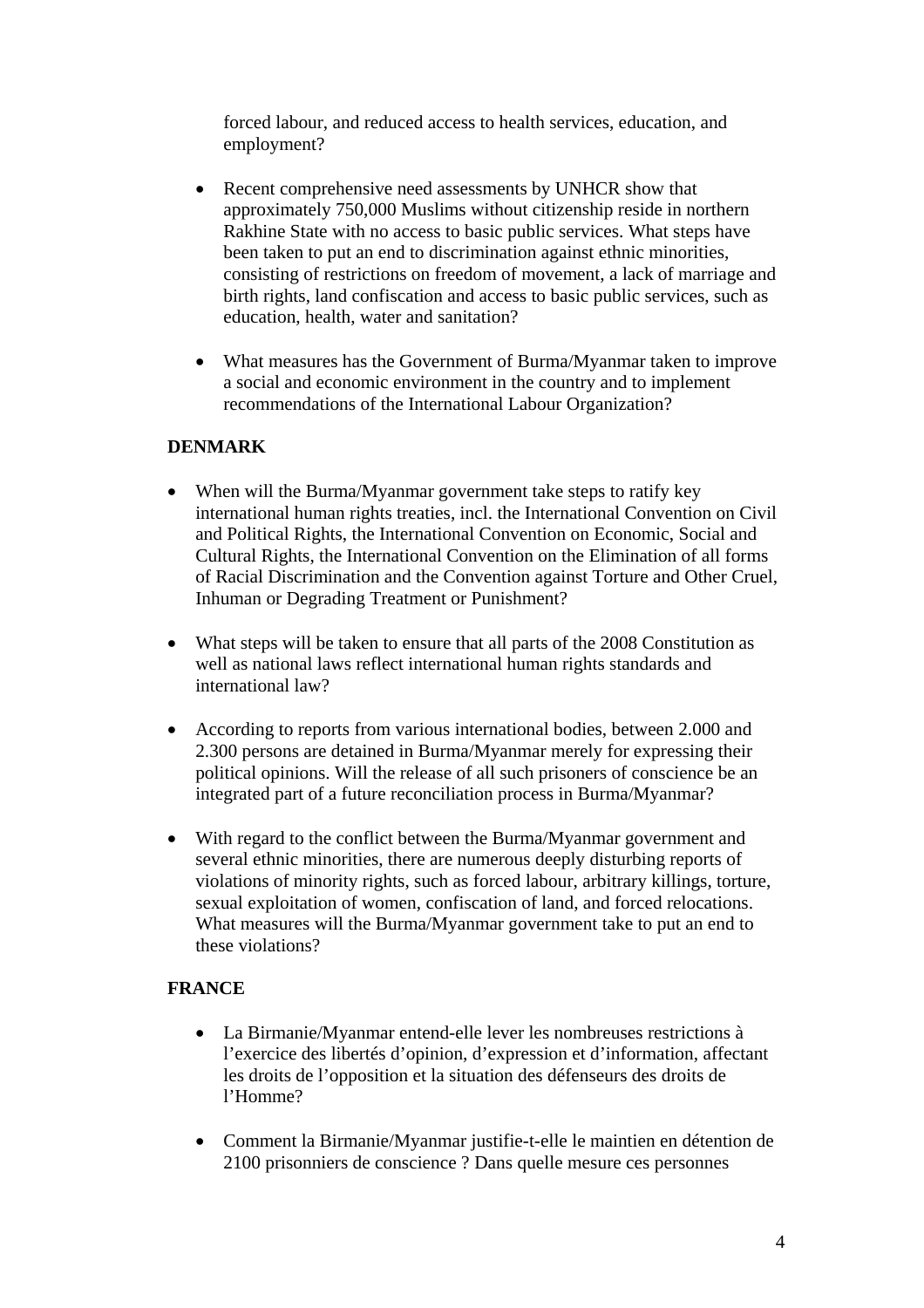représentent-elles un danger pour l'ordre public? La Birmanie/Myanmar entend-elle les libérer et dans quel délai?

- Quelles sont les mesures prises par la Birmanie/Myanmar pour un règlement pacifique des tensions dans les régions majoritairement peuplées de minorités ethniques, affectant profondément les populations civiles ?
- Comment la Birmanie/Myanmar explique-t-elle le recours encore trop fréquent au travail forcé, affectant également les femmes et les enfants, et ce en dépit des recommandations de l'OIT ? Quelles mesures les autorités prennent-elles pour lutter contre ce phénomène ?
- La Birmanie/Myanmar prévoit-elle de traduire en justice les responsables des graves violations des droits de l'Homme continuant d'être rapportées, et dont certaines, selon le Rapporteur spécial du Conseil des droits de l'Homme, pourraient être qualifiées de crimes de guerre et de crimes contre l'Humanité? Quelles mesures entend-elle prendre pour mettre fin à l'impunité, le cas échéant avec l'assistance des Nations unies ?
- Quels sont les éventuels obstacles à l'adhésion de la Birmanie/Myanmar aux instruments internationaux de promotion et de protection des droits de l'Homme, outre la Convention sur l'élimination de toutes les formes de discrimination à l'égard des femmes et la Convention relative aux droits de l'enfant, auxquelles elle est déjà partie?
- La Birmanie/Myanmar entend-elle amender sa législation nationale et la Constitution afin qu'elles soient conformes au droit international des droits de l'Homme ?

### **GERMANY**

• In order to improve Myanmar's state of development, CEDAW recommended to strengthen efforts in the area of health, especially to reduce maternal and infant mortality, deaths caused by infectious diseases, malnutrition and maternal complications. CRC recommended to improve the quality of the education system and to make education free in practice and extend compulsory education to at least the sixth grade. Germany is interested to learn whether the Government has plans has to improve the social services in accordance with these recommendations, and if so, what these plans comprise of and, in particular, whether Myanmar will increase financial investing in the areas of health and education?

### **IRELAND**

### **1. Crimes Against Humanity**

• Ireland is gravely concerned by the reports of continuing violations of international human rights and humanitarian law in Burma/Myanmar. The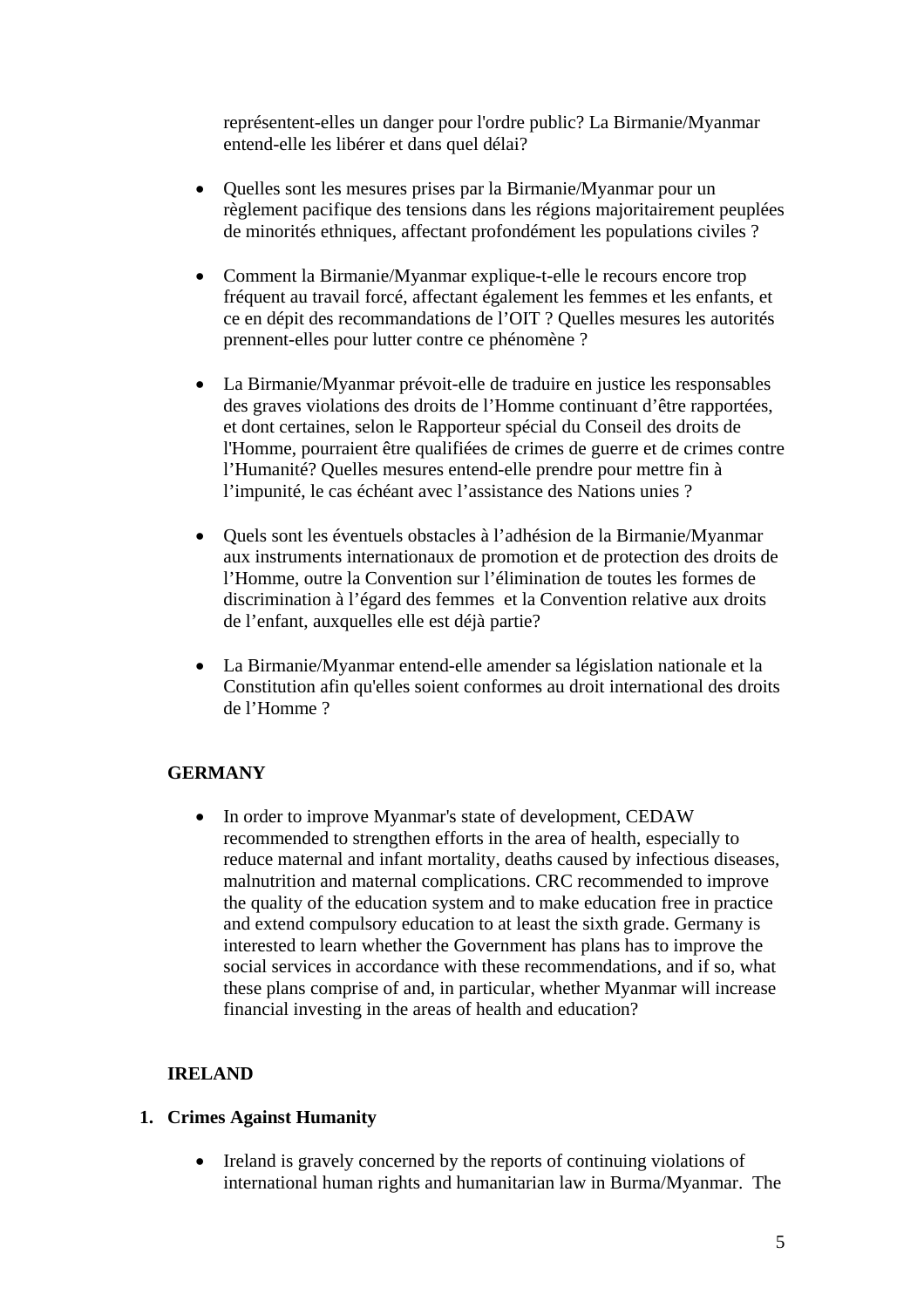UN Special Rapporteur, in his reports on Burma/Myanmar, has cited the widespread and systematic violations of human rights by the Myanmar/Burmese military, police and other agents of the authorities including the 'Nasaka' border and immigration force. The failure on the part of the Myanmar/Burmese Government to prosecute those responsible for these acts, the lack of an independent judiciary and weak rule of law have resulted in an embedded culture of impunity which has only served to prolong the suffering of Burma/Myanmar's ethnic minorities, civilians and the political opponents of the Myanmar/Burmese Government.

When will the Myanmar/Burmese Government heed the calls of the international community and desist from such abuses and bring those responsible for human rights violations to justice? What steps will the Myanmar/Burmese Government take to ensure the independence of the judiciary and respect for the rule of law?

### **2. Ethnic Minorities**

• Ethnic minorities are denied their fundamental human rights by the Myanmar/Burmese Government, including: the right to enjoy their own culture, to profess and practice their own religion and to use their own language freely and without interference.

Ethnic groups also face restriction on their movements, the imposition of arbitrary taxes, forced labour and limitations on permission to marry. These conditions are used as justification for the incarceration of members of these communities, others are forced into a state of extreme poverty and this causes many to flee Burma/Myanmar as refugees.

The Government of Burma/Myanmar has also refused to issue birth certificates to children of the Rohingya ethnic group. This group also suffers particular abuses, such as systematic rapes and other sexual violence, perpetrated by agents of the Myanmar/Burmese Government including members of the 'Nasaka' border and immigration force.

Will the Myanmar/Burmese Government ensure that ethnic minorities are granted their fundamental human rights and amend its domestic laws to ensure the full enjoyment of basic human rights without discrimination for all people in Burma/Myanmar? Will the Myanmar/Burmese Government ensure that allegations of rape and sexual violence are investigated fully and transparently? Will the Myanmar/Burmese Government end the discrimination and violence against Burma/Myanmar's ethnic minorities including the Rohingya? Will the Government of Burma/Myanmar end its practice of denying citizenship to the Rohingya ethnic minority?

#### **3. Political Prisoners**

• The Myanmar/Burmese Government is responsible for the protection and treatment of prisoners in its jails, yet serious issues persist regarding the welfare of prisoners in Burma/Myanmar, particularly for prisoners of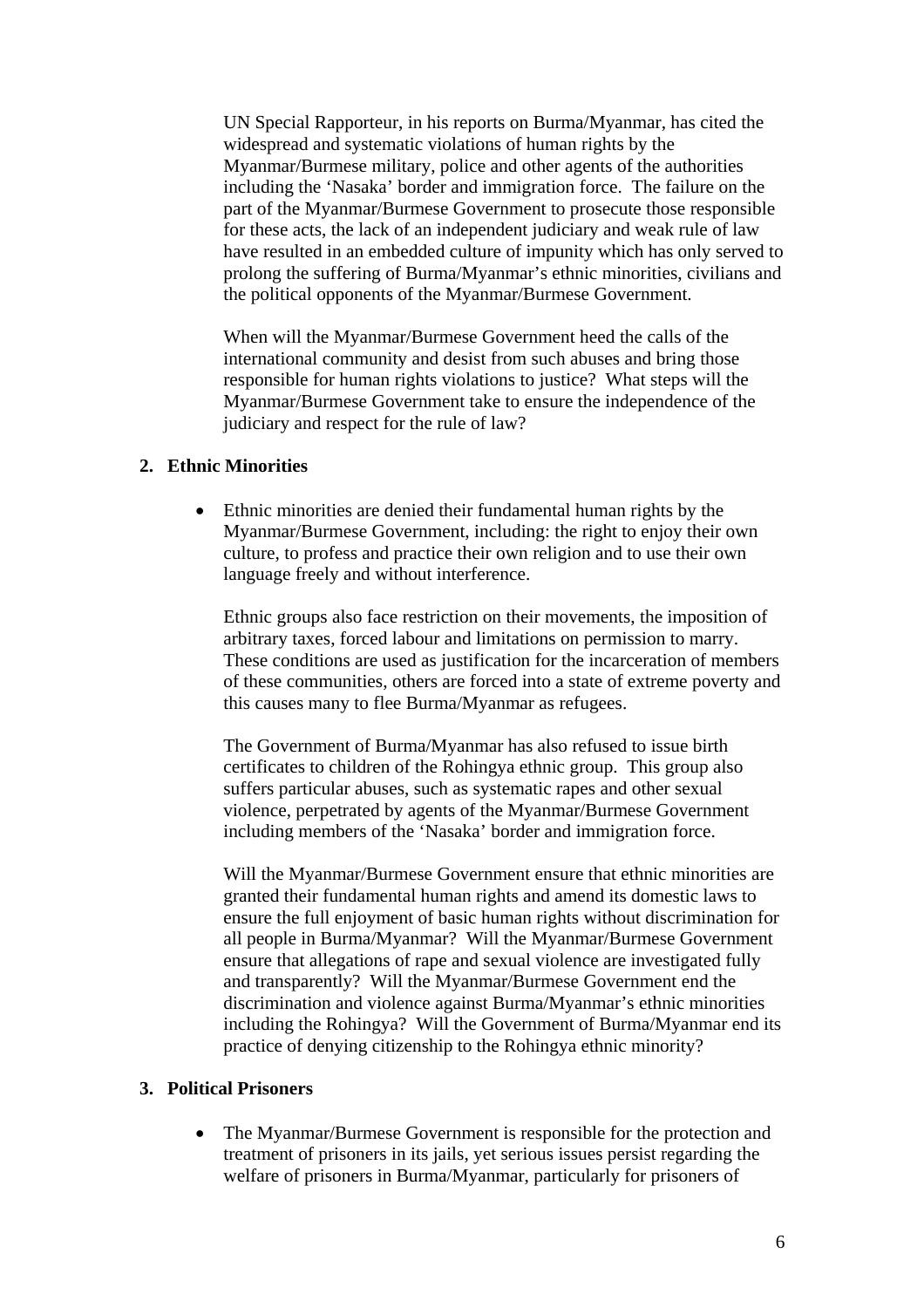conscience arrested on the basis of peaceful political activism, ethnicity or religion. Ireland is gravely concerned by the reports of inadequate water and food rations, a lack of appropriate healthcare and extortion by prison staff. The numbers of deaths in detention and reports of torture are also deeply troubling.

Will the Myanmar/Burmese Government release the estimated 2,000 political prisoners they still hold in detention? Will the Myanmar/Burmese Government address the serious problems in its prisons and ensure the facilities are appropriately funded and meet international standards of care and treatment of prisoners?

### **4. International Human Rights Treaties**

• Ireland notes that Burma/Myanmar has not signed or ratified a number of international human rights treaties. Will the Government of Burma/Myanmar ratify and implement the international human rights treaties as recognised by the international community?

## **5. Restrictions on Freedom of Expression and Assembly**

• Restrictions on independent media and freedom of association and assembly, including the surveillance, harassment, arbitrary arrest, torture and imprisonment of political activists, in particular those from ethnic minorities, continue to give cause for concern. What measures will the Government of Burma/Myanmar take to address these ongoing issues?

# **6. UN Good Offices Mission**

• Ireland supports the work of the good offices mission of UN Secretary General, Ban ki-Moon and the Special Rapporteur for Human Rights, Mr. Ojea Quintana in Burma/Myanmar. However, Ireland notes with concern the refusal by the Myanmar/Burmese authorities to issue a visa to Mr. Quintana in August 2010. Will the Myanmar/Burmese authorities cooperate fully with the UN good offices mission in Burma/Myanmar and allow Mr. Quintana to visit the country without restriction on his movements to carry out his UN-mandated role?

# **JAPAN**

• Although the Constitution of the Republic of the Union of Myanmar provides for the right of peaceful assembly and freedom of association, concerns over restrictions on such freedoms continue to be expressed in UN reports and resolutions. Likewise, the continued practice of arbitrary detention and torture, while prohibited by the Penal Code, has been raised as a matter of concern. We would like to request that the Myanmar Government explain how its understanding of the provisions laid out in its Constitution and Penal Code relates to the concerns and issues pointed out by the UN. We would also like to request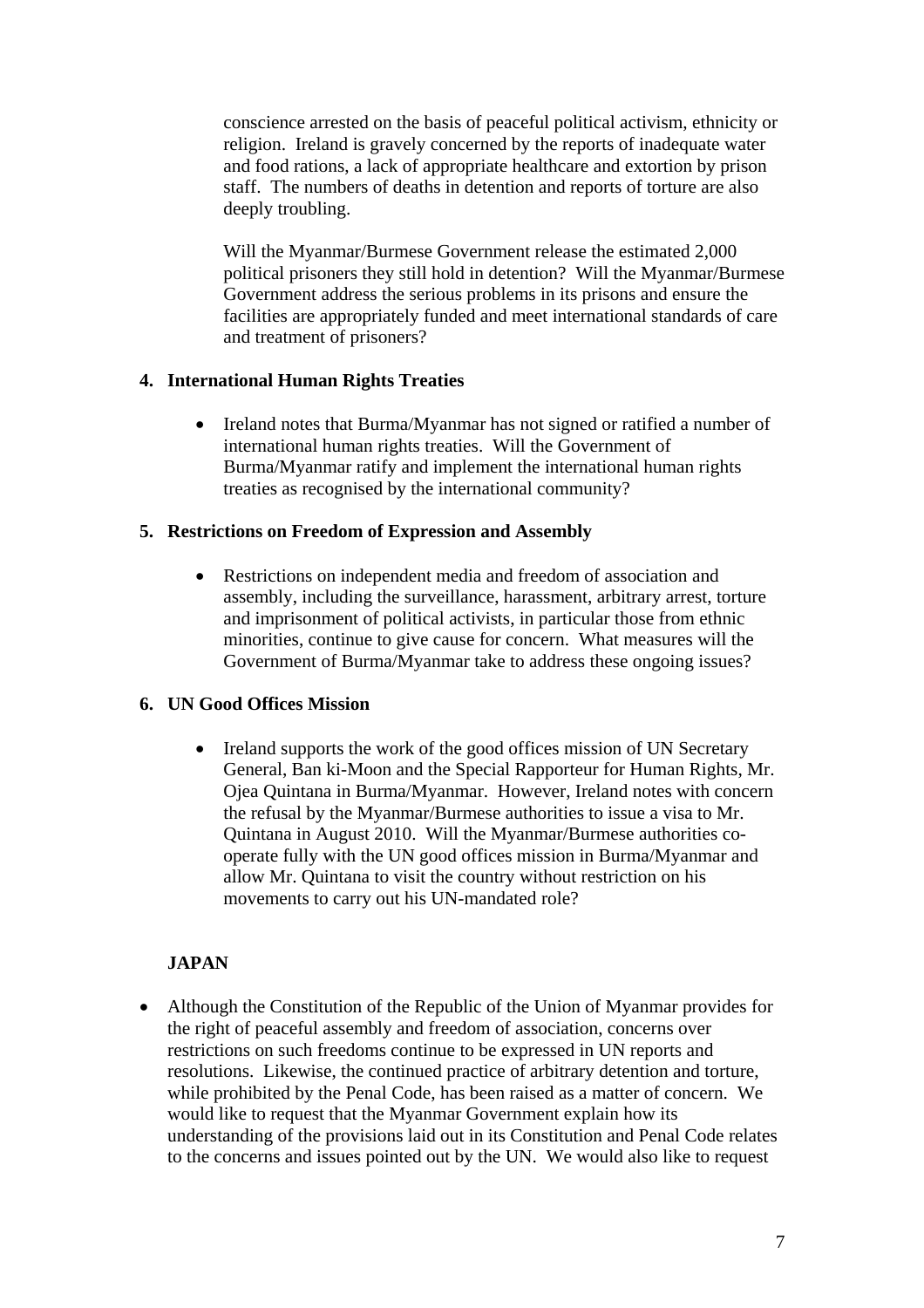explanation from Myanmar regarding the concerns on restrictions on the freedom of expression mentioned in paragraph 43 of the UN compilation report.

- The UN has raised concerns over the recruitment and use of children as soldiers in addition to pointing out the need for the Myanmar Government to put into place a tighter mechanism to reintegrate former child soldiers into society. We are aware that the Government has been developing measures, including a Plan of Action, to prevent the recruitment of under-age children into military service as well as to rehabilitate former child soldiers. We would like to inquire as to what are the main challenges for the Government in tackling this issue.
- What are the prospects for Myanmar becoming a signatory to the international conventions on human rights that it is currently examining, including the International Covenant on Economic, Social and Political Rights (ICESCR), the International Covenant on Civil and Political Rights (ICCPR), the International Convention on the Elimination of All Forms of Racial Discrimination (ICERD), and the Optional Protocol to the Convention on the rights of the Child on the sale of Children, Child Prostitution and Child Pornography? In this connection, we would also like to inquire as to why the Convention Against Torture and the Optional Protocol on the Convention on the rights of the Child on the involvement of children in armed conflict are not also under examination for signature by Myanmar.

# **LATVIA**

• According to the information by the Office of the UN High Commissioner for Human Rights, 73 countries from different regions of the world have issued standing invitations to all special procedures of the Human Rights Council. Considering previous cooperation with special procedures mandate holders and despite several still pending requests by special rapporteurs to visit Myanmar - would your country consider extending a standing invitation to all special procedures of the Human Rights Council in the future?

### **NETHERLANDS**

### • **Child soldiers**

With reference to paragraphs 48, 49 and 50 of the national report on the efforts by the Government to halt recruitment of children into the armed forces, and in light of the urgent appeal by the UN Secretary-General, mentioned in paragraph 34 of the OHCHR compilation, to put into place a tighter mechanism to prevent the recruitment of children, and with further reference to the allegations expressed in paragraph 74 of the stakeholder report that recruitment of child soldiers continues to be routine by both the Army and ethnic forces, will the Government enlist all relevant UN mechanisms to stop the use of child soldiers, ensure their disarmament, demobilization and reintegration, prevent further recruitment? Does the Government intend to sign and ratify Optional Protocols 1 and 2 of the Convention on the Rights of the Child?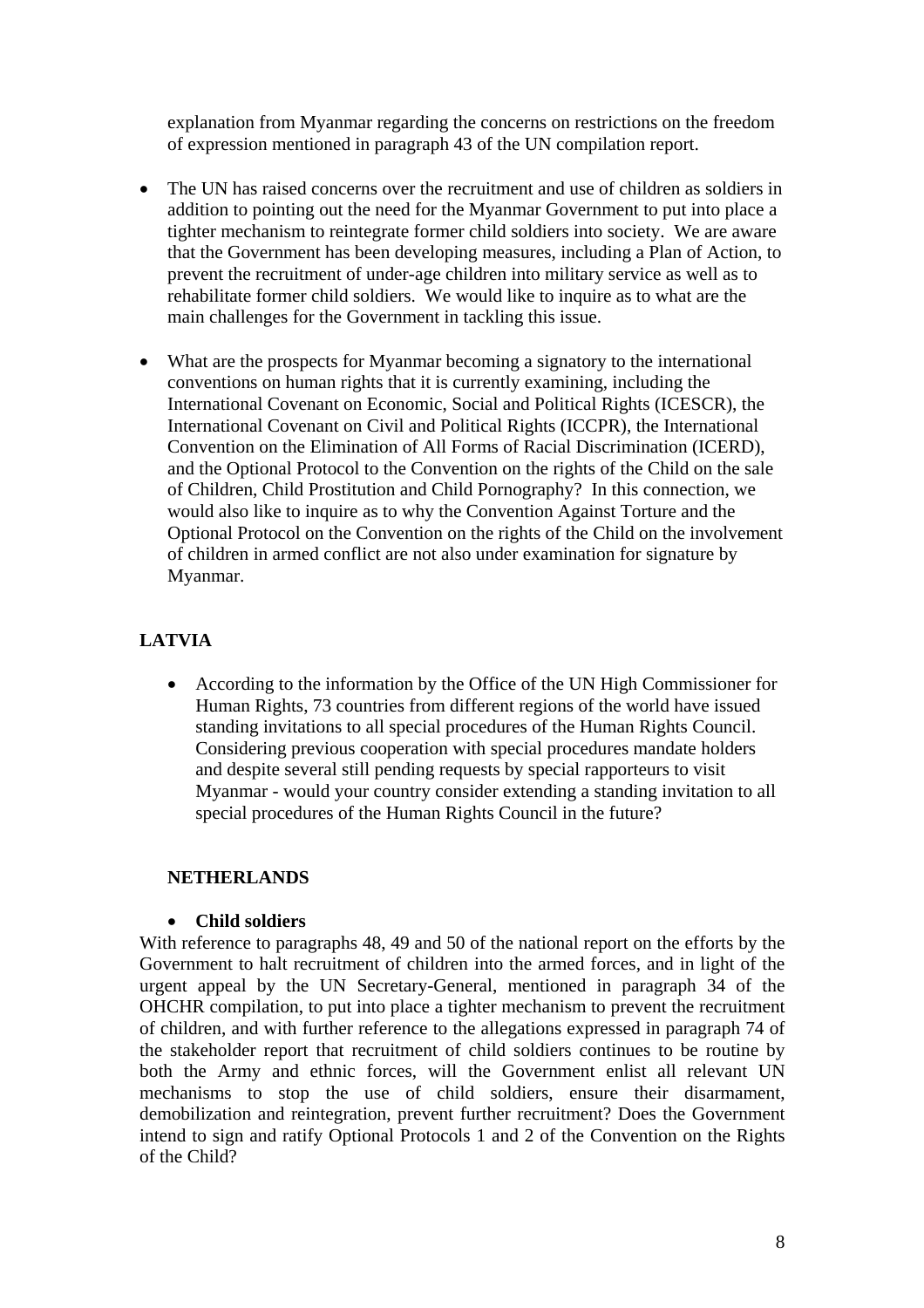### • **Prisoners of conscience**

In light of the calls, reiterated in paragraph 29 of the OHCHR compilation, by the Secretary-General, the High Commissioner for Human Rights, the Security Council, the General Assembly, the Human Rights Council and the Special Rapporteur on the situation of human rights in Myanmar to release all political prisoners, and with reference to allegations of arbitrary arrests and ill-treatment of prisoners of conscience detailed *inter alia* in paragraphs 18, 23, 43, 45, 47, 48 and 51 of the stakeholder report, what actions does the Government plan to take to effectuate the immediate and unconditional release of all prisoners of conscience and to allow their full participation in the political process?

## • **Forced evictions and land disputes**

Concerning remarks in paragraph 64 of the OHCHR compilation and paragraphs 4, 65 and 70 of the stakeholder report which detail the occurrence of forced evictions due to natural resource exploitation or infrastructural projects as well as appropriations by the Government of resource-rich lands, what efforts does the Government currently make in order to establish fair, equitable and accessible judicial remedies to effectively prevent forced evictions and land confiscation, resolve land disputes, clarify land rights, enforce landlord tenant laws and provide restitution and return rights?

## • **Access to humanitarian assistance**

In reference to paragraphs 121 to 126 of the national report which state the efforts by the Government to respond to the consequences of Cyclone Nargis, and considering the remarks in paragraphs 48, 69, 70, 72 and 80 of the OHCHR compilation and paragraphs 40, 71 and 72 of the stakeholder report on the difficulties of international humanitarian agencies and NGO's to reach all who are in need and which are said to be due in part due to Government restrictions, how does the Government deal with the consequences of natural disasters such as Cyclone Nargis and Cyclone Giri and in what way has the Government been facilitating UN organisations and NGO's in order for them to provide the necessary humanitarian assistance?

### • **Political dialogue**

With respect to the call, reiterated in paragraph 44 of the OHCHR compilation, by the General Assembly to undertake an genuine dialogue with Aung San Suu Kyi and all political and ethnic groups, and a similar call by the Secretary-General on the Government to engage in substantive talks with armed ethnic groups to reach a cessation of hostilities, as repeated in paragraph 67 of the OHCHR compilation, what steps has the Government taken to engage in an inclusive tripartite dialogue with ethnic nationality representatives, including armed groups, and the political opposition in an effort to resolve the current conflicts and broker a nationwide ceasefire agreement?

# • **International investigation into gross human rights violations**

In light of the serious allegations made in paragraphs 6, 12, 22, 23, 31, 32 and 33 of the stakeholder report about gross human rights violations and the alleged impunity for such violations which is formalised by the amnesty clause in the new constitution, as well as the grave concerns expressed in paragraphs 26, 27, 28, 30, 32 and 56 of the OHCHR compilation by *inter alia* the General Assembly, the Human Rights Council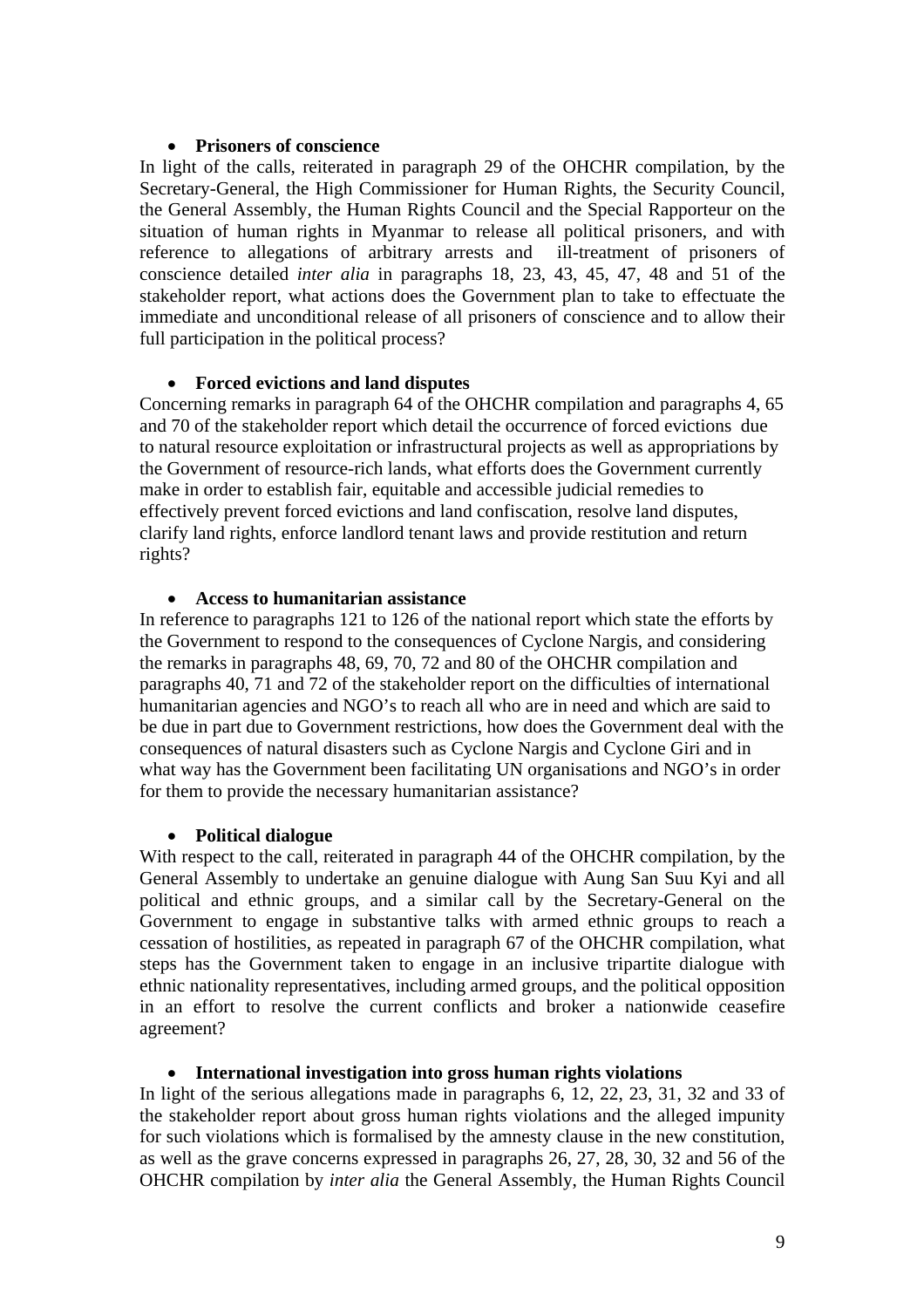and the Special Rapporteur on the situation of human rights in Myanmar about gross violations of human rights and humanitarian law and the impunity for the perpetrators thereof, is the Government willing to cooperate with an international independent investigation into violations of international human rights and humanitarian law, by giving investigators full access to the country?

# **NEW ZEALAND**

- In the preparation of Myanmar's national report for the Universal Periodic Review, what opportunity was made available for members of the public and regional and international human rights NGOs to comment on the report?
- In section F of its national report, Myanmar describes the activities being carried out by the Myanmar Human Rights Committee, but what advice is being provided by the Committee on implementing human rights standards in legislation and enforcing them?
- What action does Myanmar need to undertake in order to be in a position to accede to the International Covenant on Civil and Political Rights and the Convention against Torture?
- What plans are being put into place for the release of Myanmar's political prisoners? When will Myanmar release its political prisoners?
- What measures will Myanmar put in place to ensure that its judiciary is independent and respects the rule of law?
- In paragraph 41 of its national report, Myanmar states that the 'rights of freedom of thought, conscience and religion are provided'. What is being done to allow for and encourage a free and frank dialogue in the media? When will the internet be made available to all people in Myanmar?
- Does Myanmar have laws in place to prevent discrimination against persons with disabilities and to ensure they enjoy their rights on the same basis as others?
- What is Myanmar doing to ensure the full implementation of the Convention on the Rights of the Child? Also, what measures are being carried out by Myanmar to lift the health status of all children? And what is Myanmar doing to ensure that all children can attend school?
- When will Myanmar implement the Guiding Principles on Internal Displacement?
- When will Myanmar allow the International Committee of the Red Cross and the Special Rapporteur on the situation of human rights in Myanmar access to all areas where people are being held in detention?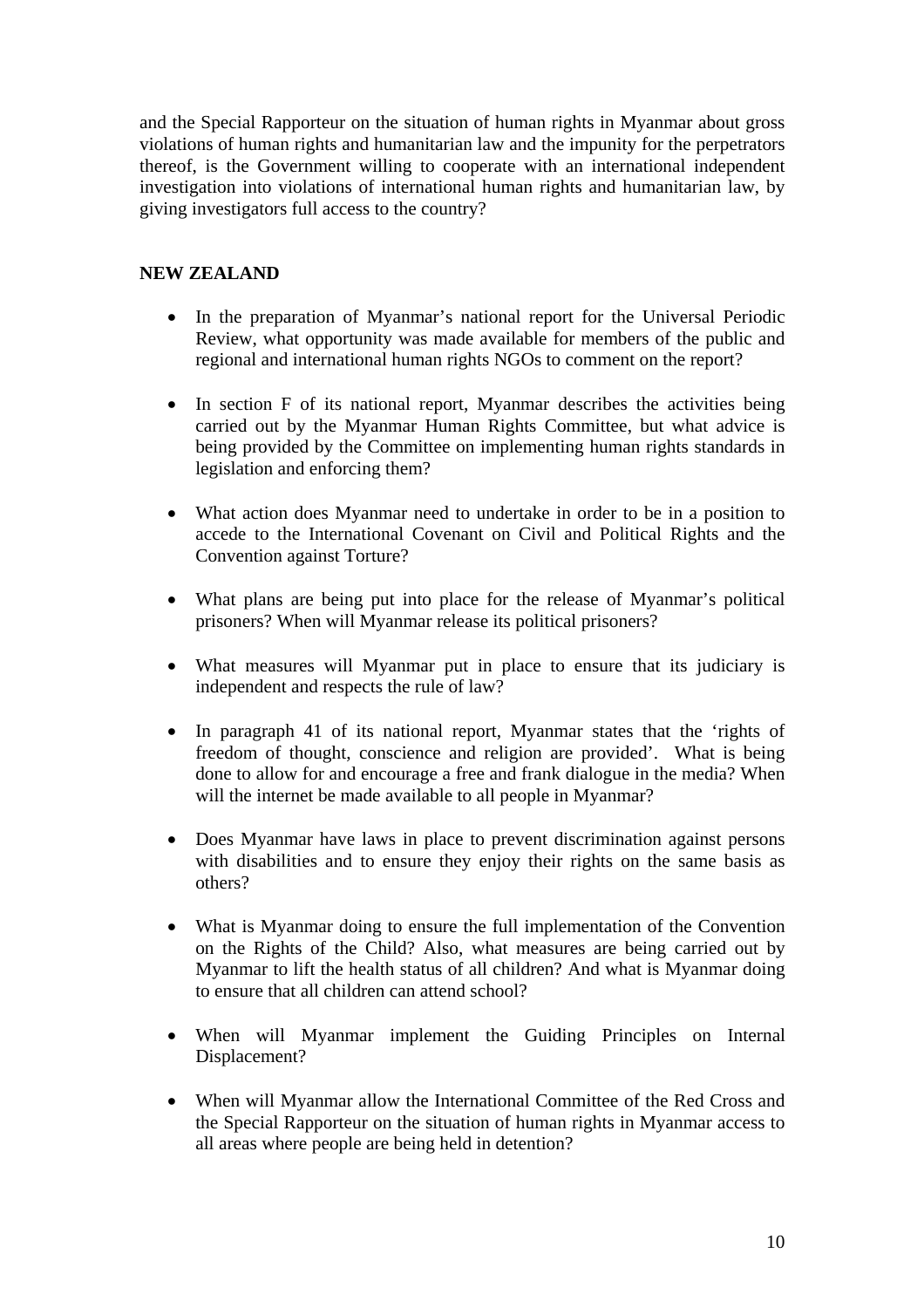- Given the experience with Cyclone Nargis and the devastation it caused, what plans are in place for co-operation by Myanmar with United Nations humanitarian agencies to ensure the protection of and assistance to the entire population during times of emergencies?
- While Myanmar has stated that it 'has spared no effort to eradicating forced labour in Myanmar with a strong political will', what then is being done to bring the country's legislation into compliance with ILO Convention 87 on Freedom of Association? Also what support is being provided to trade unions and their leaders?
- How does Myanmar consider Article 445 of its new Constitution, which allows all State officials to act with impunity, to be compatible with its international human rights obligations?

# **SLOVENIA**

- Myanmar has only ratified two core human rights treaties (CEDAW, CRC). Does Myanmar have a plan for the ratification, step by step, of other core human rights treaties?
- According to the OHCHR compilation, more than 25 per cent of the population in Myanmar lacks access to safe drinking water. What plans does the Government have for the improvement of this situation?

# **SWEDEN**

• The human rights situation in Burma/Myanmar is alarming. Widespread and systematic violations of international human rights and humanitarian law occur, including extrajudicial executions, torture, forced labor, forced displacement and enforced disappearances. Sweden is also deeply concerned about the reports of widespread impunity for crimes committed by the police, the security forces and the military, and about the new constitution that enables impunity for perpetrators of human rights violations, including past violations.

The serious human rights situation in Burma/Myanmar is a cause of great concern to us. Sweden would therefore like to be informed of what measures the Government has taken to stop the widespread and systematic human rights violations committed by the police, the security forces and the military.

Furthermore what other measures has been undertaken to protect its populations from these acts of human rights violations.

Finally, the widespread practice of impunity has to come to an end. What measures have been taken in that regard by the Government?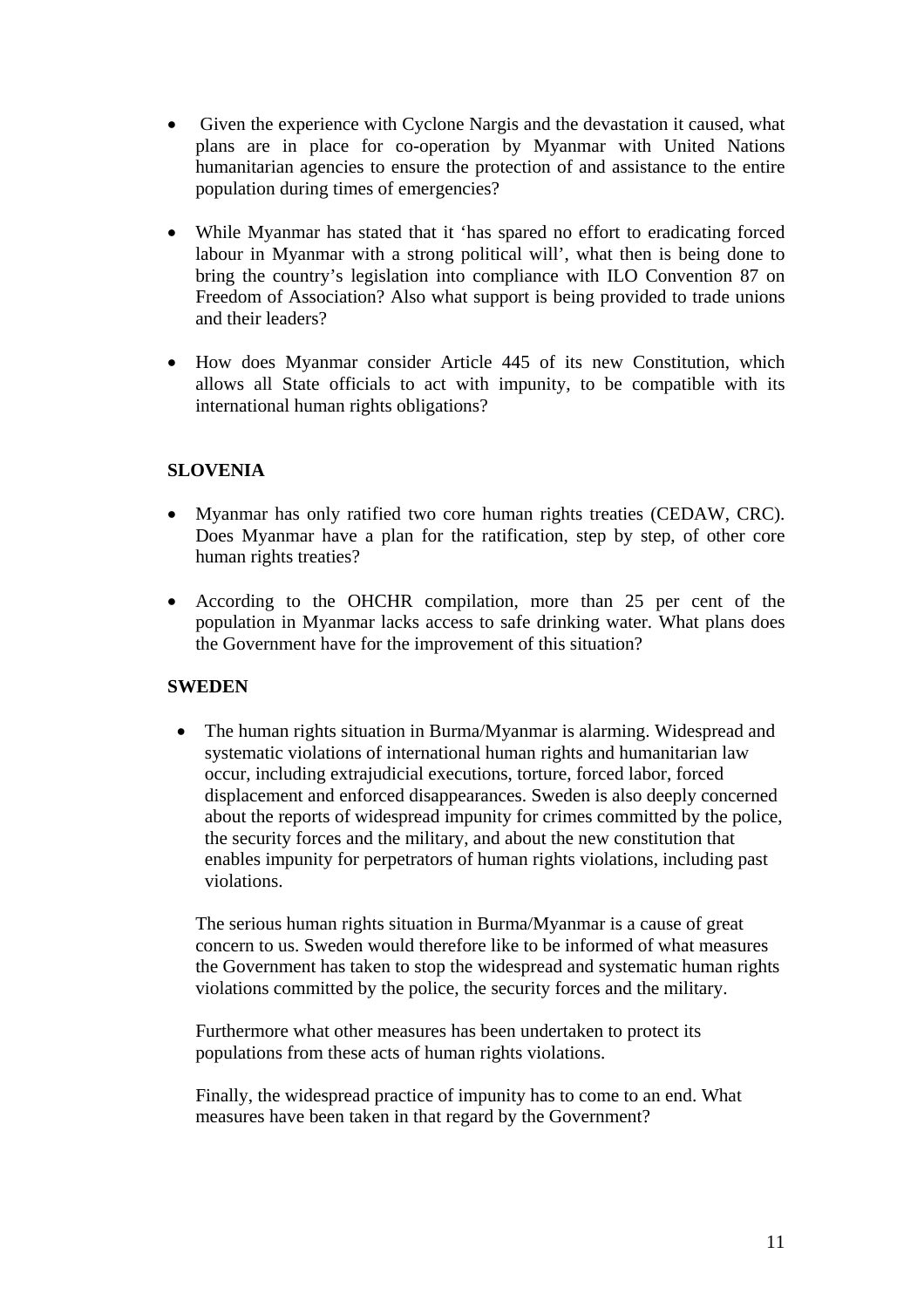• Sweden is closely following the situation in Burma/Myanmar and notes that Aung San Suu Kyi has been released from the house arrest where she has been detained for more than 15 of the past 21 years. According to credible reports there are still at least 2000 political prisoners in Burma/Myanmar, arrested solely on the basis of their peaceful political activity, ethnicity or religion. Fundamental rights to freedom of expression, association and assembly are severely curtailed in Burma. Those who criticize the Government are at risk of harassment, arbitrary arrest, torture and other illtreatment, imprisonment and even extrajudicial execution.

Could the Government of Burma/Myanmar elaborate on what measures it is taking to protect the human rights of its people, including the right to freedom of expression, freedom of association and assembly, freedom of the press and freedom of religion?

## **SWITZERLAND**

- Does the government of Myanmar intend to investigate all allegations of torture and arbitrary detention and bring the perpetrators to justice? Does the Government intend to ratify the Convention against Torture and other Cruel, Inhuman or Degrading Treatment or Punishment as well as the International Covenant on Civil and Political Rights?
- What measures are taken to ensure freedom of expression and freedom of association? Is the government of Myanmar willing to decriminalise peaceful political dissent, and release all prisoners condemned for this offence?
- Does the government of Myanmar intend to allow non-violent opposition actors and political parties including the NLD to operate freely without undue restrictions and participate in the ongoing democratization process of the country?
- What steps will the government take to guarantee the rights of ethnic minorities? In particular, has the government considered reviewing the Citizenship Law and abolishing restrictions imposed on the Muslim minority in Rakhine State as recommended in the Concluding Observations of the Committee on the Rights of the Child of 30 June 2004 and the Committee on the Elimination of Discrimination Against Women of 7 November 2008?
- By which measures does the government of Myanmar intend to stop land, housing and property rights violations such as forced evictions and mass land confiscations in relation to state sanctioned development and infrastructure projects and to provide land dispute settlement possibilities according to international best practices?

# **UNITED KINGDOM**

• Could the Government tell us whether it plans to carry out the recommendations made by Special Rapporteur, Tomas Ojea Quintana in his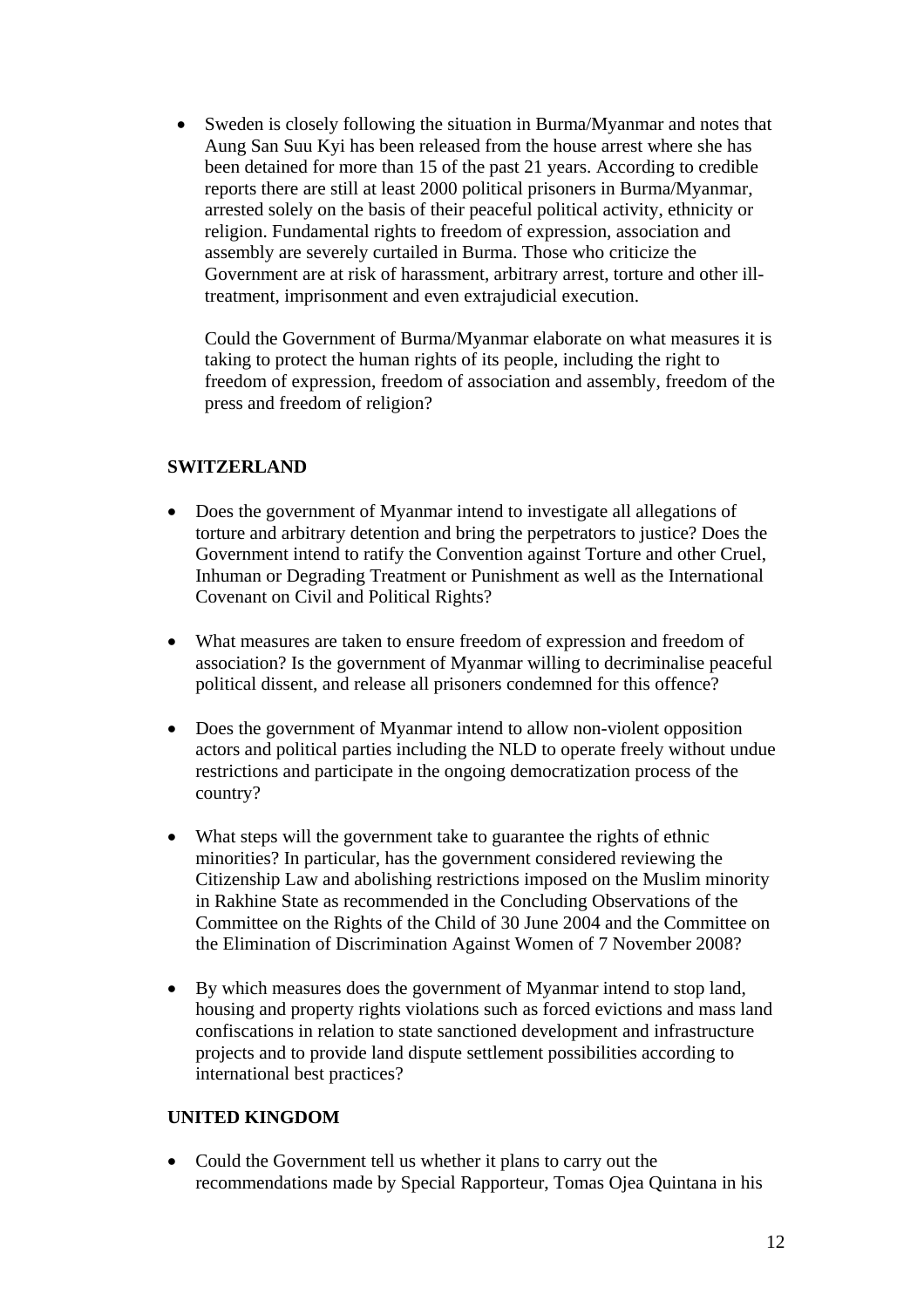reports of March 2010 and September 2010, including to carry out an investigation into war crimes and crimes against humanity? The UK notes that the United Nations Human Rights bodies including the General Assembly Third Committee and the Human Rights Council have also called on the Government to undertake a full and independent investigation into human rights violations and to bring to justice those responsible.

- The UK welcomes the unconditional release of Daw Aung San Suu Kyi. Could the Government outline its plans to release the 2,200 other prisoners currently detained for exercising their freedoms or expression, assembly and association?
- Could the Government provide information about how it will ensure that human rights are respected in ethnic conflict situations, in particular in regard to violence by the military towards civilians, including women and children?
- Could the Government explain how it intends to ensure the protection of democratic space, given concerns over official restrictions on the media and political parties? How will the Government ensure that those disenfranchised by the cancellation of elections in certain regions and those excluded from participating as candidates by its election laws can play a part in the country's political life?
- Could the Government please explain how it plans to respond to reports by opposition parties who participated in the election that the advance voting process was manipulated?
- How does the Government plan to help its people exercise their economic and social rights through poverty reduction and the attainment of the other Millennium Development Goals? Can the Government explain how it intends to eliminate discrimination towards particular ethnic groups, including the Rohingya, and to provide universal access to basic services?
- Could the Government explain the steps it has taken to establish and enforce a transparent system of land rights, and to put an end to forced confiscation of land and relocation by the authorities and the private sector?
- The UK welcomes accession to the Convention on the Elimination of All Forms of Discrimination against Women (CEDAW) in 1997 and the Convention on the Rights of the Child (CRC) in 1991. What is the Government's proposed timeframe for ratification of the Optional Protocol to CEDAW and the two Optional Protocols to the CRC?
- The UK welcomes the Government's stated intention to establish a Human Rights Commission. Could you explain how such a body will be able to operate with genuine independence, in line with Paris principles, and, given the particular concerns of the UN over the human rights situation in your country, whether international monitors will be permitted to assess and assist in its operation?